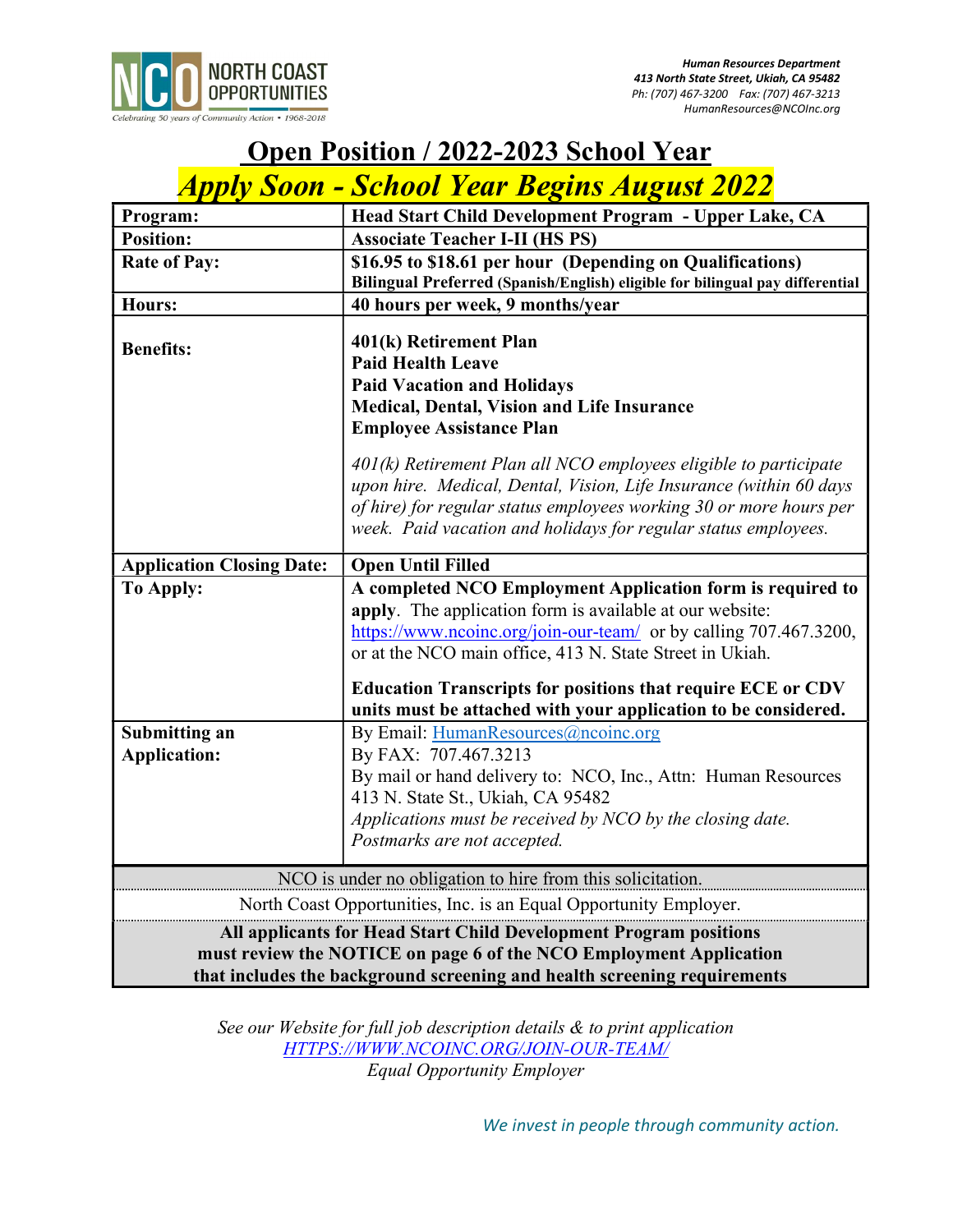## NORTH COAST OPPORTUNITIES, INC. 413 NORTH STATE STREET, UKIAH, CA 95482 JOB DESCRIPTION

REPORTS TO: LEAD TEACHER SUPERVISORY RESPONSIBILITY: NO FLSA/IWC STATUS: NON-EXEMPT WC CODE: 9059

POSITION: ASSOCIATE TEACHER I-II, HS PRESCHOOL PROGRAM: HEAD START CHILD DEVELOPMENT PROGRAM

## I. GENERAL DUTIES AND RESPONSIBILITIES

Assists Lead Teacher in planning and implementing the Head Start (HS) curriculum. Responsible for education and care of assigned children and communication with their families.

## II. JOB DUTIES AND RESPONSIBILITIES

- 1. Responsible for the health and safety of children enrolled at the site while under our care.
- 2. Participates in regular reflective supervision sessions and self-assessment to promote ongoing professional development. \*\*
- 3. Works directly with children in daily classroom activities which meet the HS Performance Standards and State of CA Licensing regulations.
- 4. Assists the Lead Teacher in assessing and planning individual and group learning and play activities for the children as well as field trips, projects, and hygiene and nutrition programs; performs observations and developmental assessments, and daily review of the program. \*\*
- 5. Assists with daily activities and classroom management including working with small groups, holding circle time, and directing transitions; facilitates and expands upon daily activities, and provides individual assistance to children.
- 6. Organizes program materials and environment needed for daily activities.
- 7. Assists Lead Teacher with orienting and guiding parent volunteers in the classroom. \*\*
- 8. Fills in for Lead Teacher in his/her absence. \*\*
- 9. Provides child care during parent and PPC activities. \*\*
- 10. Assists Lead Teacher with recordkeeping and reporting duties of education component. \*\*
- 11. Participates in individual conferences and home visits with Lead Teacher as requested. \*\*
- 12. Participates in the daily cleaning of the classroom including sweeping and mopping floors, vacuuming rugs, and sanitizing bathrooms.
- 13. Attends scheduled meetings, trainings, and conferences as necessary.
- 14. Responsible for generating, collecting and documenting In-Kind. \*\*
- 15. Aligns work behaviors in conformance with NCO's Mission, Vision and Values.
- 16. For bilingual employees, performs all job duties utilizing dual language ability as necessary to provide optimum support and services for clients and HSCDP staff.
- 17. Work Habits:
	- Arrives to work on time and obtains approval from supervisor for changes in work schedule or absences.
	- Maintains a high level of confidentiality in all aspects of work and in alignment with Agency and program policies and procedures.
	- Treats co-workers and clients with respect.
	- Represents NCO and its programs to the community in a positive light.
	- Follows the NCO Injury Illness and Prevention Plan, as well as all Agency and program safety protocols, procedures, and policies.
	- Is able to stay focused on the job.
	- Takes pride in creating a positive, efficient work environment.
	- Is able to constructively adapt to change.
	- Dresses appropriately for the assigned job duties and responsibilities.
- 18. Other duties as assigned.
	- \*\* Does not apply to Substitutes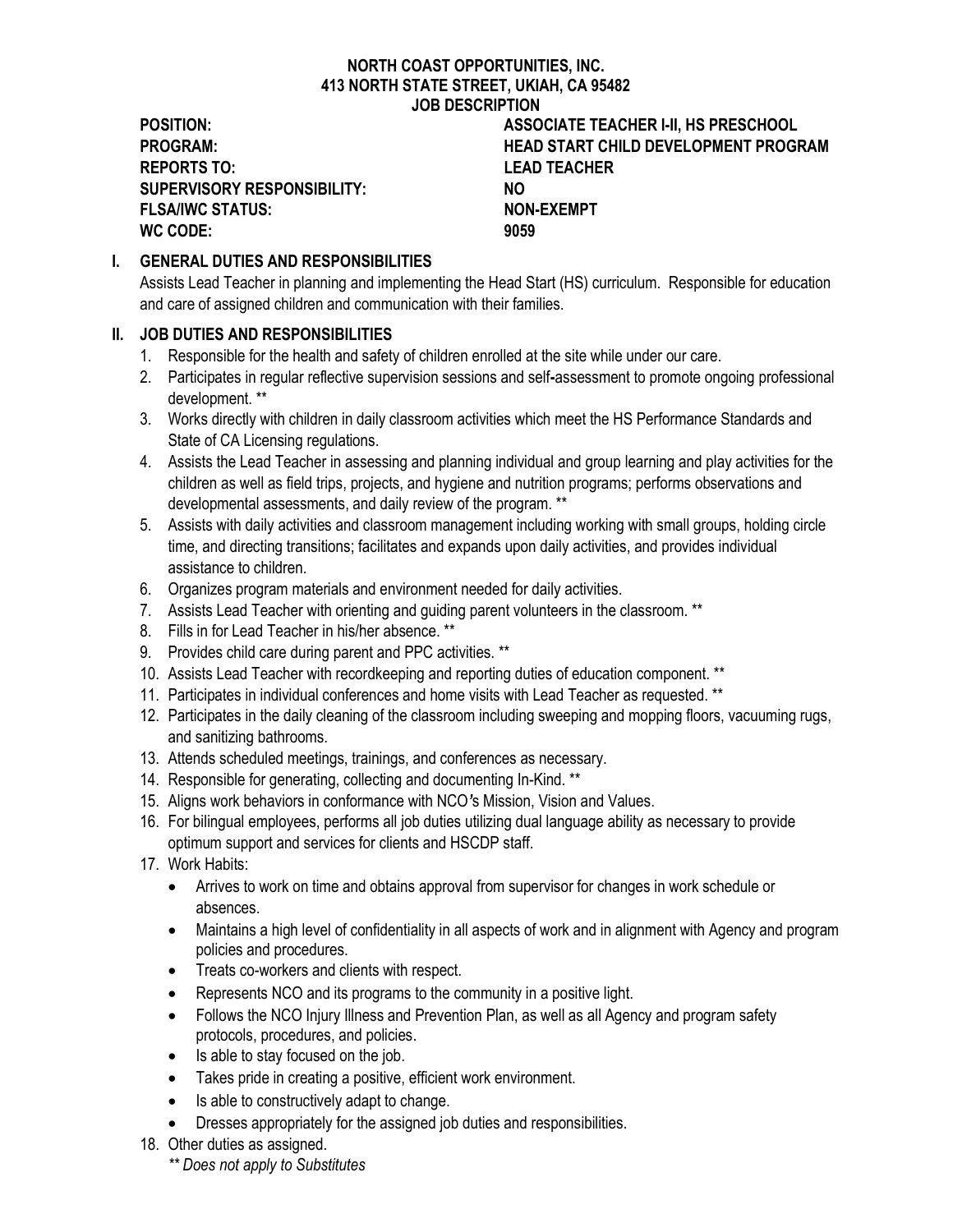### III. JOB QUALIFICATIONS

## Associate Teacher I

1. Must have a minimum of 12 Early Childhood Education (ECE) core units. (Core courses include child/human growth & development; child/family/community or child and family relations; and programs/curriculum.)

#### AND

2. Must hold and maintain current a California Department of Education Child Development Associate Teacher Permit or higher, or hold and maintain current a Child Development Associate (CDA) Credential.

#### OR

Must be enrolled in and currently attending courses leading to an Associate Teacher Permit or higher or a CDA Credential, to be completed within 2 years.

#### OR

Must be enrolled in and attending courses leading to an associate or bachelor's degree in ECE or a related field.

3. A minimum of six months early childhood classroom experience is required.

#### Associate Teacher II

1. Must have 24 ECE units, including 12 core units.

#### AND

2. Must hold and maintain current a California Department of Education Child Development Associate Teacher Permit or higher, or hold and maintain current a Child Development Associate (CDA) Credential.

#### OR

Must be enrolled in and attending courses leading to an associate or bachelor's degree in ECE or a related field.

3. A minimum of one year of early childhood classroom experience is required.

## **Associate Teacher I and II**

- 1. Must have a working knowledge of the principles and practices of Early Childhood Education; knowledge of the Head Start Program is preferred.
- 2. Must be able to contribute to team development of lesson plans and be able to carry them out in an effective manner.
- 3. Must be able to take over for the Lead Teacher in the classroom when necessary.
- 4. Good oral and written English language skills required; must be able to understand and follow oral and written instructions.
- 5. Must be able to accurately and legibly maintain records and prepare reports either by hand, or by using a computer and related software programs.
- 6. Must be able to work effectively with preschool children, as well as with parents from a variety of socially and culturally diverse backgrounds.
- 7. Must be flexible and able to meet the changing needs of the program.
- 8. Must be at least 18 years of age.
- 9. Must have a minimum of 15 hours of Child Health and Safety training and maintain a current Infant and Child CPR First Aid certification or complete these requirements within 3 months of being hired.
- 10. Ability to work flexible hours in order to work at occasional scheduled weekend or evening activities as needed.
- 11. For work-related driving, employee must have: a current, valid California driver's license; a driving record that demonstrates the employee is a safe, appropriate driver as verified by a DMV printout; and proof of personal automobile insurance; or reliable transportation with proof of automobile insurance.
- 12. Employment is contingent on completion of a pre-employment health screening, and meeting TB test and regulatory immunization and vaccination requirements related to work in a Head Start Program and a licensed child care facility..
- 13. Must complete a Criminal Record Clearance prior to employment to confirm eligibility to work in a licensed child care facility.